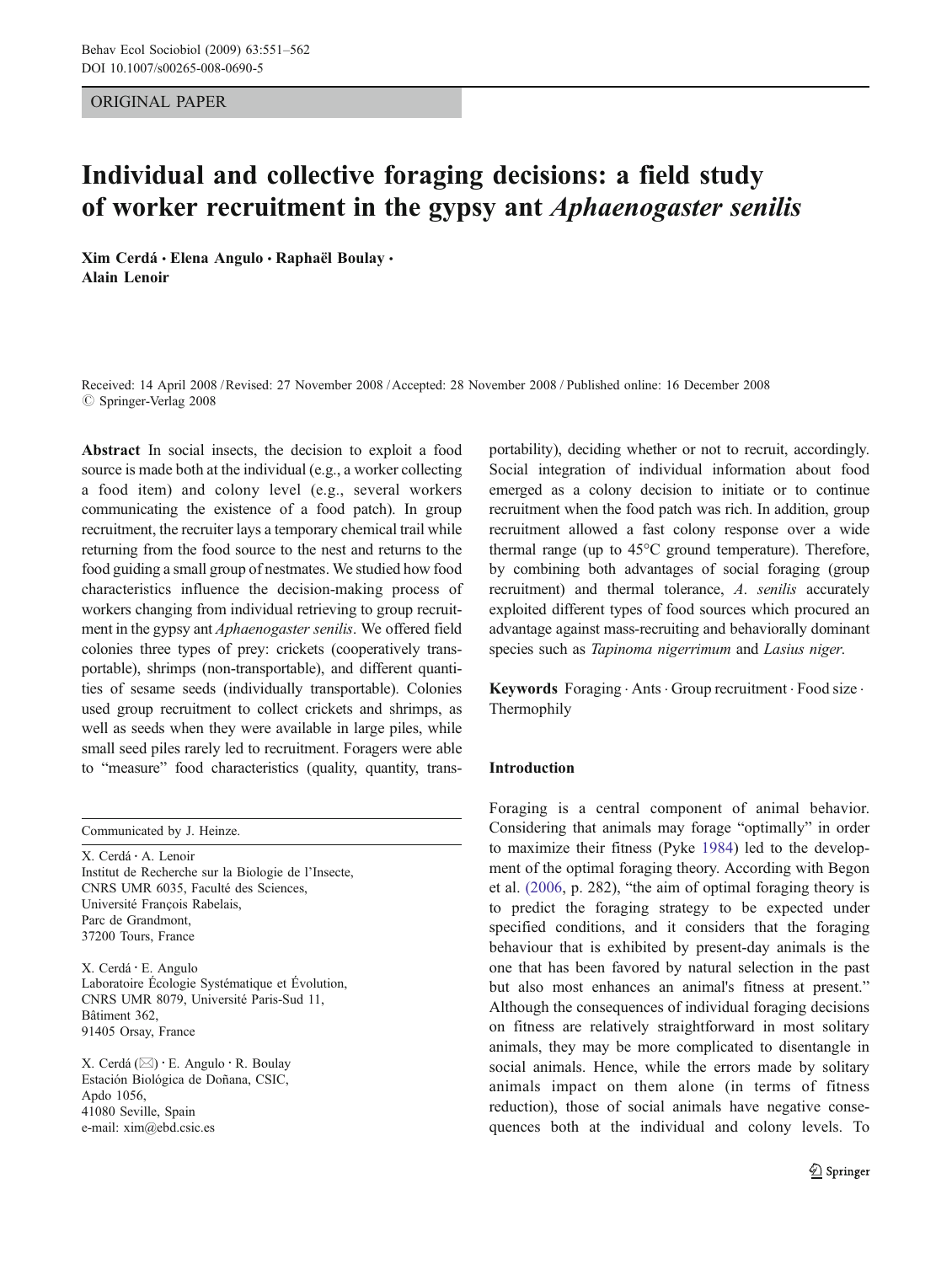<span id="page-1-0"></span>prevent such errors, insect societies have developed efficient collective mechanisms for conveying information about food sources (Portha et al. [2002](#page-11-0); Mailleux et al. [2003\)](#page-11-0) or new nest sites (Sendova-Franks and Franks [1995](#page-11-0); Pratt et al. [2002;](#page-11-0) Pratt [2008\)](#page-11-0).

Foraging in ants is a complex process by which individual and social aspects interact to determine food intake for the colony as a whole (Roces and Hölldobler [1994\)](#page-11-0). Ant colonies show a wide range of strategies based on individual or cooperative food gathering. Worker recruitment is the behavioral sequence that allows a worker, the recruiter, to bring a given number of nestmates, the recruits, to a food source. Recruitment strategies can be classified into three main categories (Wilson 1971) of which tandem recruitment or tandem running is c[onsid](#page-11-0)ered least efficient because it allows the recruitment of only one worker; during tandem running, the recruit follows the recruiter in close antennal contact. Mass recruitment is the most efficient strategy by which recruiters returning from a food source to the nest lay a chemical trail that guides their nestmates to the source. Group recruitment stands between these extremes: the recruiter first lays a chemical trail upon return to the nest and subsequently leads a small group of recruits along this trail to the source. Therefore, a main difference between mass and group recruitment is that the former type is "anonymous" while the latter type involves a leader (Bonabeau 1997). Moreover, in mass-recruiting species, chemical [signal](#page-11-0)ing results in the formation of longer-lasting trails and the recruitment of hundreds of workers that monopolize the source. By contrast, group recruitment is mainly used to collect solid food items by recruiting a few workers through temporary chemical trails.

From an adaptive perspective, the more flexible the foraging behavior, the more readily colonies may adjust to environmental changes (Schatz et al. [1997\)](#page-11-0). Gordon [\(1991\)](#page-11-0) defines behavioral flexibility as the process by which an animal changes its behavioral patterns when the environment changes. In ants, for example, an individual worker may change from individual retrieving to group recruitment. This decision may be influenced by many factors such as colony size (Beckers et al. [1989;](#page-10-0) Thomas and Framenau [2005\)](#page-11-0), presence of brood (Portha et al. 2004), mortality risk due to competitors (Nonacs and Dill [1990;](#page-11-0) Dejean et al. [2005\)](#page-11-0), amount, type, and distribution of food (Breed et al. [1987](#page-11-0); Detrain and Deneubourg [1997](#page-11-0); Portha et al. 2002; Mailleux et al. [2003;](#page-11-0) Johnson et al. [2003](#page-11-0); Cogni and [Olive](#page-11-0)ira [2004\)](#page-11-0), and temperature (Cerdá et al. [1998a;](#page-11-0) Ruano et al. [2000\)](#page-11-0). The integration of these factors by individual workers (recruiters or recruits) determines the outcome of the recruitment process (Lopes et al. [2004\)](#page-11-0).

At a community level, species coexistence and diversity depend on various mechanisms that provide many kinds of refuges and ensure the persistence of inferior competitors

(Toda et al. [1999\)](#page-11-0). For small-bodied ectotherms, one such kind of refuges may be high temperatures tolerated by thermophilic species. In Mediterranean habitats, as in other thermally stressing environments, temperature plays a determinant role in structuring insect communities. As an example, thermal constraints may generate within- and between-habitat variations in the composition and size structure of insect pollinator assemblages (Herrera [1997\)](#page-11-0). Patterns of resource use in Mediterranean ant communities, which have also been studied in depth, are affected by species-specific traits such as foraging strategies and thermal preferences (Cros et al. 1997; Cerdá et al. [1997,](#page-11-0) [1998a](#page-11-0)). Selection of particular th[ermal](#page-11-0) environments on a daily and seasonal basis provides certain advantages for ants (Cerdá et al. [1998a\)](#page-11-0). Hence, subordinate species (those within the community with lesser capacity to win confrontations with competitors) are often more thermophilic, being able to tolerate warmer temperatures than dominant species, which increases their exploitative ability and foraging efficiency (Cerdá et al. [1997,](#page-11-0) 1998a).

Surprisingly, as Mailleux et al. ([2000\)](#page-11-0) pointed out, although many studies have focused on the functional and evolutionary significance of the observed patterns of resource use, the behavioral mechanisms and decisionmaking processes that underlie such foraging strategies have often been disregarded. For that reason, the major goal of our research was to study these behavioral and ecological processes in one of the most common species of open Western Mediterranean habitats, the gypsy ant Aphaenogaster senilis, a subordinate group-recruiting species. We conducted a series of field experiments to determine the role of behavioral flexibility of foragers and the collective decision-making process in this species. More precisely, we analyzed the dynamics of recruitment by examining the relationships between the social response of the colony (number of recruits), the individual response of workers (decision to recruit or not), the "transportability" of the resource (non-transportable and cooperatively or individually transportable prey), and the efficiency in resource exploitation by the species when compared with others of the community. We hypothesized that (1) group recruitment is modulated and adjusted to different quantity and quality of prey and (2) the combination of both social foraging strategies and thermophily gives a competitive advantage in resource exploitation.

## Material and methods

Model system and field sites

A. senilis Mayr is a common ant distributed around the western Mediterranean basin (Cagniant et al. [1991](#page-11-0)).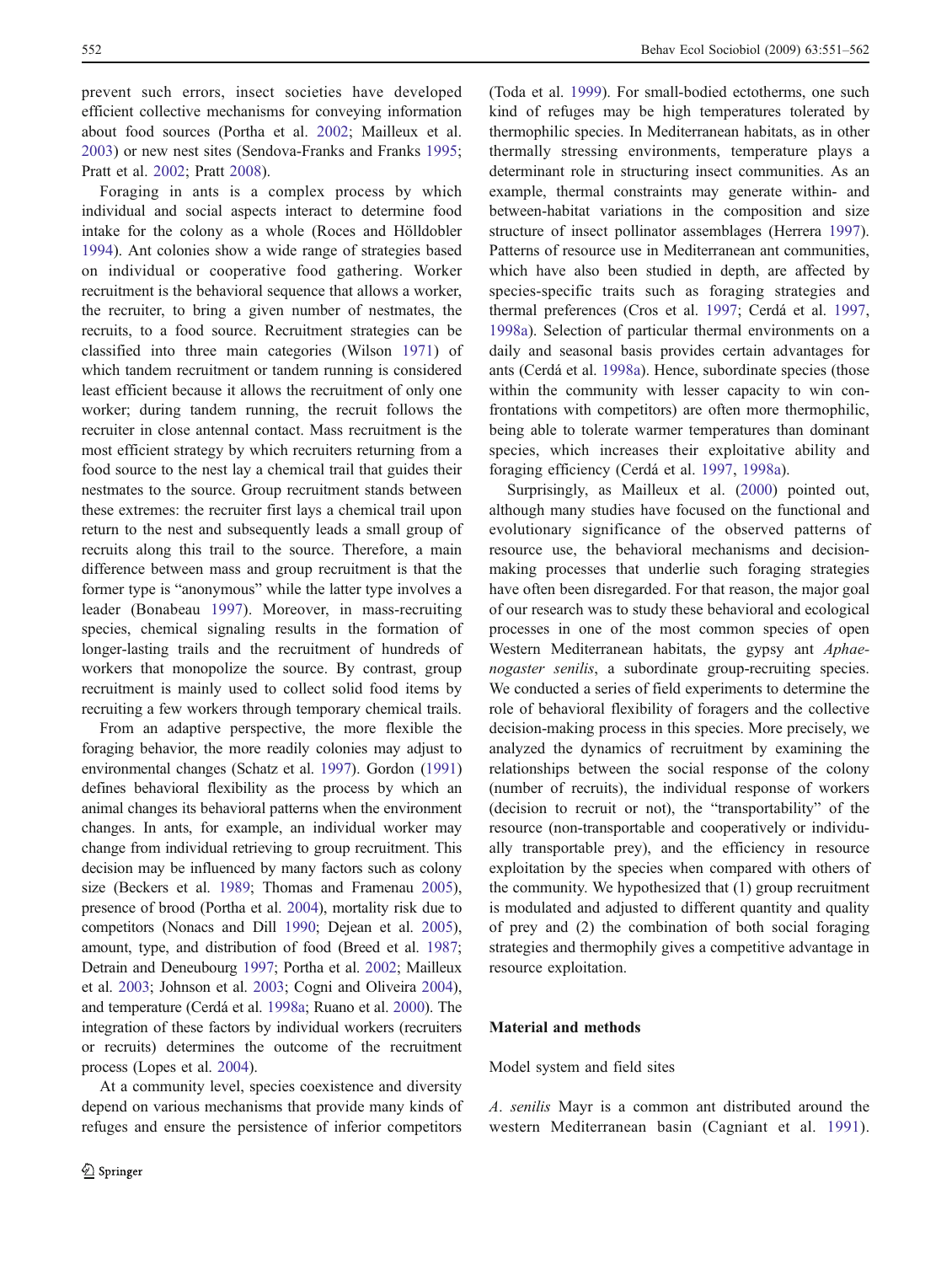Colonies are monogynous (one single queen), monodomous (one single nest), and comprise between 200 and 3,000 monomorphic workers (Boulay et al. [2007](#page-11-0)). Individual body length and weight range from 6 to 10 mm and from 5 to 8 mg, respectively (unpublished data). It is a diurnal and thermophilic species, with an optimal foraging temperature of 42°C and a critical thermal limit (CTM) of 46°C (Cerdá et al. [1998a\)](#page-11-0). It feeds on a large variety of food items, including animal (mainly insect corpses) and plant (flower petals, twigs, or seeds) remains (Cerdá et al. [1988\)](#page-11-0). Maximum individual load that a single worker of A. senilis is able to carry is 150 mg (Cerdá et al. [1998b\)](#page-11-0).

Field experiments were performed in two different localities of the Iberian Peninsula where nests of A. senilis were conspicuous and abundant. The Canet area was an open grassland near Canet de Mar (41° 25′ N, 2° 37′ E; Barcelona, NE Spain) at 50 m above sea level, 750 m away from the coastline (see Cerdá et al. [1997](#page-11-0) for a detailed description of the vegetation). The Doñana area was located in Las Beles, in the Doñana Biological Reserve of the Doñana National Park (37° 1′ N, 6° 33′ W; Huelva, SW Spain) at sea level, 4 km away from the coastline. It consists of an open shrubland composed mainly by Halimium halimifolium, Halimium commutatum, Stauracanthus genistoides, and Lavandula stoechas. The climate in both study sites is Mediterranean. Ant species composition was similar between both localities, with small geographic differences due to species distribution that did not affect the competition outcome. In Canet de Mar, dominant species were Tapinoma nigerrimum, Tetramorium semilaeve, and Pheidole pallidula, while in Las Beles dominant species were T. nigerrimum, Tetramorium impurum, and Lasius niger; in Canet de Mar, the highly thermophilic ant species was *Cataglyphis cursor*, while in Las Beles it was Cataglyphis floricola.

All experiments were done (1) during the peak of seasonal activity of the species (May–June; X. Cerdá et al. personal observation), that is, when presence of brood is largest; (2) during the normal daily activity period of the species (from 09:00–14:00 h and 17:00–20:00 h LST); and (3) with the most active colonies in the area. Colonies with similar levels of foraging activity were chosen the day before the experiments in order to homogenize the sampling units. Each colony was tested only once. During all experiments, soil surface temperature was monitored every 3 min with an electronic digital probe thermometer (Brannan, UK, mod. 38/660/0).

Group-recruitment experiments: the effect of food transportability

We analyzed differences in the recruitment process of A. senilis colonies to two different types of food source according to transportability: (1) a shrimp of mean weight  $3,705\pm171$  mg (mean $\pm$ SE,  $n=20$ ) which is not transportable, either individually or cooperatively (∼500 times heavier than one worker and ∼24 times heavier than the maximum individual load that one worker can carry), and must be cut in small individually transportable pieces; and (2) a pile of ad libitum decorticated sesame seeds, one seed is  $3.45\pm0.13$  mg (mean $\pm$ SE,  $n=20$ ), weight and individually transportable by workers (0.5 times lighter than one worker). Food items were deposited at 2 m from the nest entry. Preliminary experiments showed that both food items were very attractive to the ants.

Group-recruitment events occurred as follows: a worker (the recruiter) discovered the food item, came back to the nest, and left the nest followed by a small group of relatively excited workers (the recruits). In order to optimize the observation effort, when more than 30 min elapsed without a colony finding the food item, it was not considered for the experiments and another colony was used instead. From the moment of food discovery to the end of the experiment (30 min later), we recorded the following variables: (1) time of the first recruitment (time elapsed between the food discovery and the arrival of the first group of recruits), (2) frequency of recruitment events, and (3) the number of recruits in each observed recruitment event.

To test differences in group-recruitment dynamics between non-transportable (shrimp) and individually transportable (seeds) food items, we compared the following five variables: (1) time of first recruitment, (2) number of recruitment events per nest, (3) average number of recruits per recruitment event, and (4) total number of recruits per experiment (sum of all recruits from all observed recruitment). Independent statistical models were fitted to each of these four dependent variables with the type of food (shrimp or ad libitum seeds) as fixed effect.

Normality of dependent variables was always tested before fitting statistical models and we selected the distribution of errors that minimized the deviance of the model (Herrera [2000](#page-11-0)). We used either general linear models with normal distributions and identity link functions (hereafter  $GLM_N$ ) or generalized linear models with Poisson or gamma distributions and log link functions (hereafter  $GLM<sub>P</sub>$  and  $GLM<sub>G</sub>$ , respectively).

## Group-recruitment experiments: the effect of food availability

We tested the effect of food availability on recruitment by offering ants 5, 20, or an ad libitum pile of sesame seeds. In the 5- and 20-seed experiments, when a worker collected one seed, another seed was immediately added to the pile to maintain constant food availability so that seed collection (or recruitment behavior) did not stop due to the absence of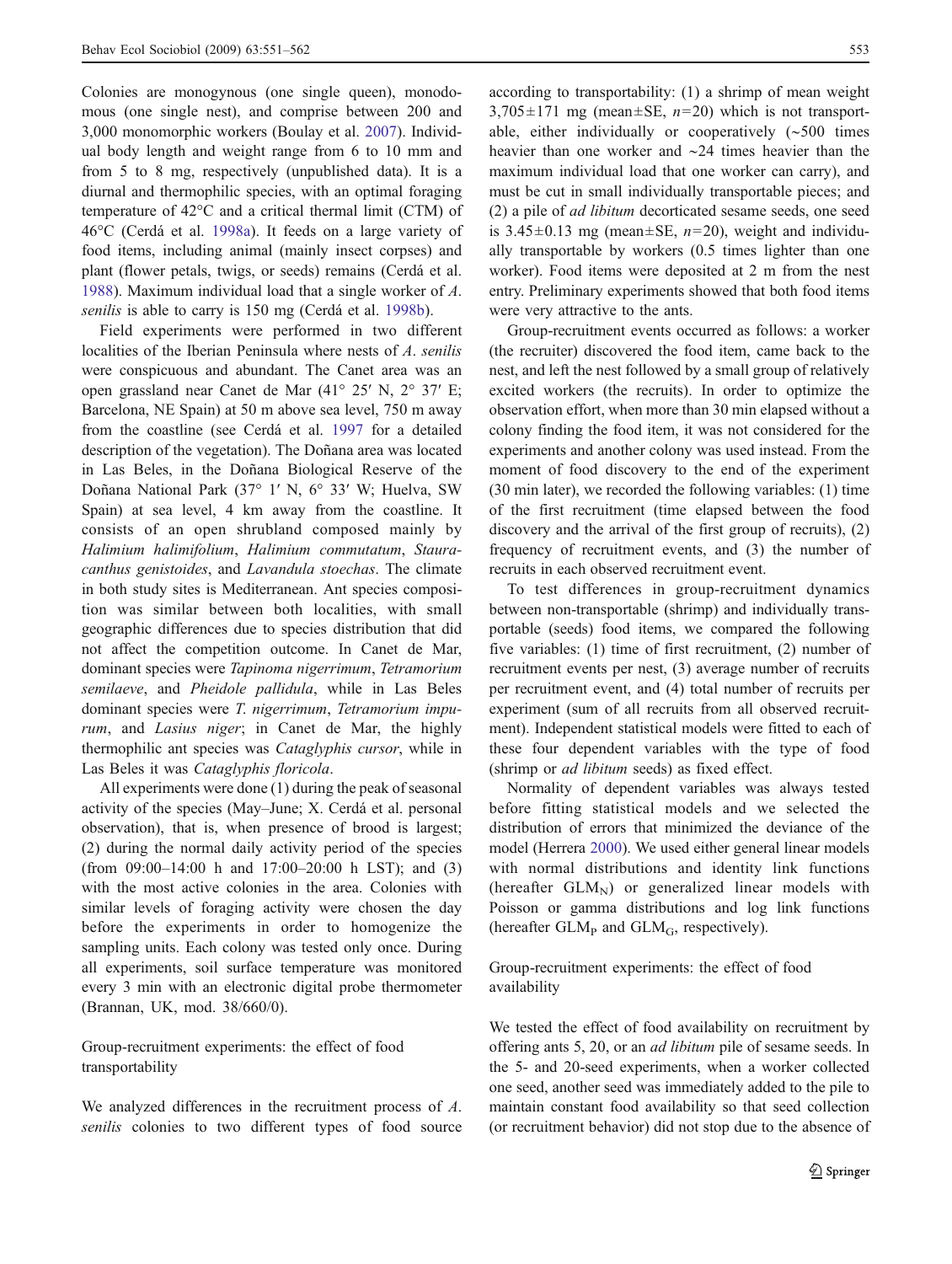seed. We compared (1) time of first recruitment, (2) number of recruitment events per nest, (3) average number of recruits per recruitment event, (4) total number of recruits per experiment, and (5) the total number of seeds retrieved when we offered seed piles of different quantity. We analyzed differences of these three variables as a function of the quantity of food (fixed effect) by fitting GLMs to the data. When models were significant, we performed post hoc comparisons to test between-level difference significance.

## Occupation dynamics to different food sources

The occupation of the food source through time is a process that depends on worker traffic between the food item and the nest. We measured this occupation by counting every 2 or 3 min the number of workers on prey (cricket and shrimp, respectively) and the number of workers coming back to the nest carrying a seed (crossing a mark point in 3-min intervals). Similar to shrimp and seeds, young crickets averaging  $321 \pm 12$  mg (mean $\pm$ SE, n=20; ~45 times heavier than one worker) were deposited at 2 m from the nest entry. We compared the occupation of the different food types during the first 30 min, as the maximum number of workers was always attained before this time. We standardized the data of each colony by defining its maximum accumulated number of counted workers as the 100% value. Maximum absolute values were: 33 workers for crickets, 67 workers for shrimps, and 261 workers for seeds. We used the cumulative number of workers on prey (shrimp and cricket) or carrying a seed in 3-min intervals as dependent variables in general regression models. Each of these variables was fitted against time after discovery, by simple or polynomial regression. The best fit was chosen on the basis of the regression coefficient  $(R^2)$  and the F and p statistics associated to the whole model. Because we aimed at comparing the occupation processes in optimal conditions, we did not consider experimental colonies with low recruitment values (e.g., less than a total of ten workers for cricket, 30 worker for shrimp, or 50 seeds carried to the nest before 30 min) to fit recruitment dynamics curves of different food items through time.

We analyzed the effect of temperature on the occupation dynamics. The number of workers in the shrimp or carrying a seed in 3-min intervals was fitted by simple or polynomial regressions to ground temperature in the same time intervals (the best fit was chosen on the basis of the regression coefficient,  $R^2$ ).

Cooperative prey transport dynamics and foraging efficiency

To analyze the cooperative transport efficiency of prey by A. senilis, two types of non-individually transportable items

were offered: (1) a young cricket averaging  $321 \pm 12$  mg (mean±SE; ∼45 times heavier than one worker) and (2) an adult cricket averaging 870±285 mg (∼125 times heavier than one worker). Both items are cooperatively transportable by a group of workers. Young crickets were deposited at 2 m from the nest entry and surveyed during 30 min, while the adult crickets were deposited at 0.5 m from the nest entry and surveyed during 15 min; in both cases, we noted every 2 min the number of workers on the prey and the distance between the prey and the nest. As our previous observations indicated that the mean foraging distance of A. senilis workers was 4.1 $\pm$ 0.01 m (mean $\pm$ SE, n=545), young crickets were deposited at 2 m from the nest entrance, while adult crickets were placed at a shorter distance to diminish the time of prey transport and, consequently, the risk of prey robbing by mass-recruiting ant species (Cerdá et al. [1998b\)](#page-11-0). Our interest was to quantify the efficiency (velocity of transport and number of workers involved) of A. senilis during the cooperative transport of prey.

In order to compare the foraging efficiency for the different prey types (both adult and young cricket corpses cooperatively transportable and individually transportable sesame seeds), two other measures of transport efficiency were used: prey delivery rate (PDR; Orians and Pearson 1979; Traniello and Beshers [1991](#page-11-0)) and net profit (NP; [Cerdá](#page-11-0) and Retana [1997\)](#page-11-0). PDR was calculated as: PDR= prey weight×transport velocity. NP was defined as the benefit in prey biomass obtained by the colony per unit of biomass invested in the forager (assumed to be a linear function of the forager's mass) and was calculated as: NP= PDR/forager mass (Cerdá and Retana [1997\)](#page-11-0). This measure counterbalances PDR values according to the number of workers involved in the prey delivery. It evaluates the real benefits obtained by the colony when different-sized teams of workers transport different-sized prey to the nest. For these calculations, we grouped number of workers by pair categories (e.g., category 2: included cases with one and two workers; category 4: cases with three and four workers, etc); we used the value of 7.25 mg as the weight of one forager (obtained as the average weight of 20 foragers caught during experiments).

Recruitment to baits: competition within the community

The potential competitive advantage of group recruitment for food exploitation was determined by placing 12 series of four baits regularly in a 50×50-m plot in Las Beles site (see Cerdá et al. [1997](#page-11-0) and references therein for methodological justification). Baits were plastic discs with four nonindividually transportable food rewards (honey, bacon, cheese, and biscuit). Baits were installed at 07:00 and the number of ants of each species feeding at them was recorded every hour from 08:00 to 23:00. Ground surface temperature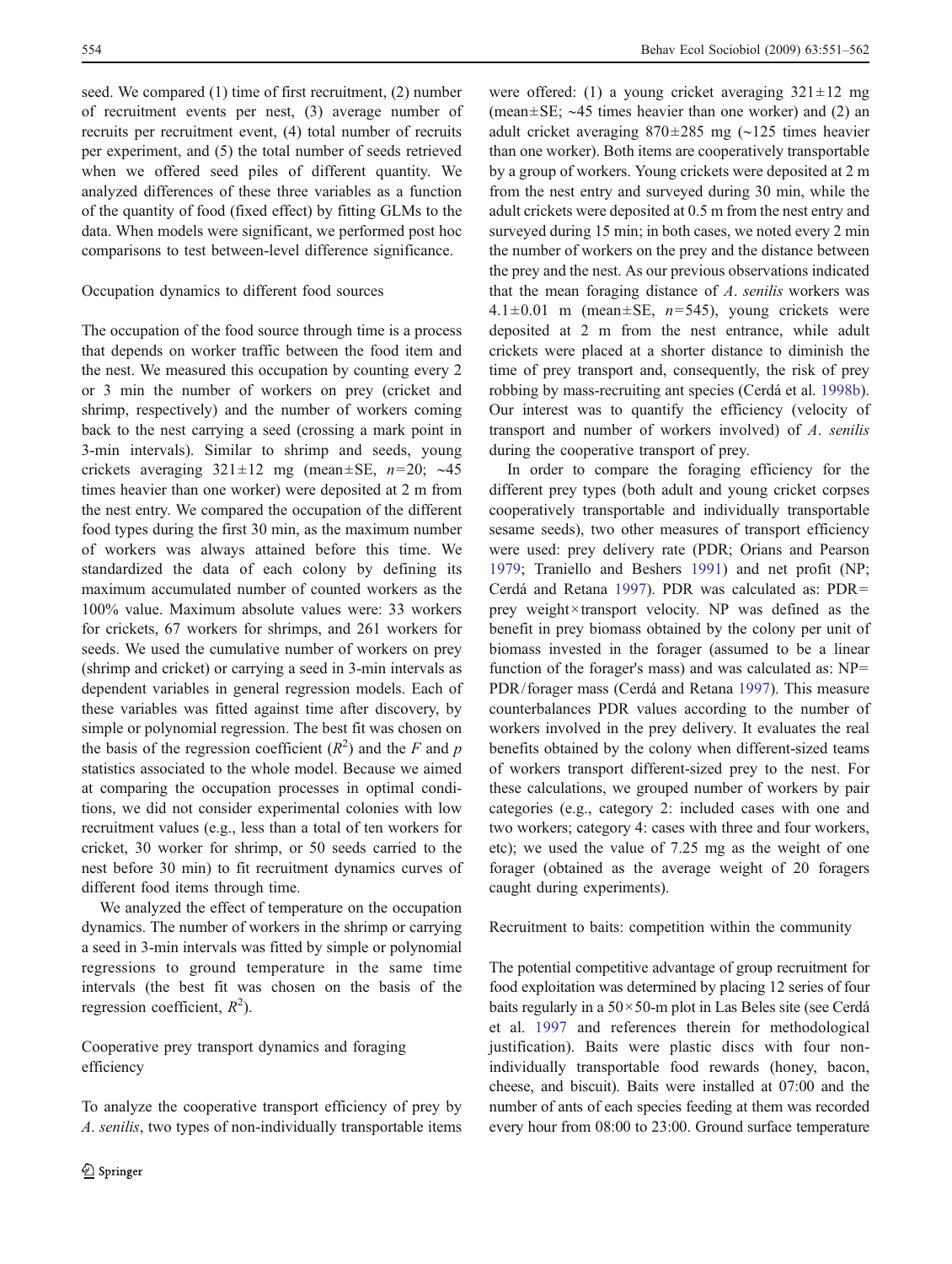<span id="page-4-0"></span>Table 1 Effect of food transportability on the recruitment process of A. senilis'

| Variable                           | Non-transportable<br>(shrimp; $n=32$ ) | Transportable<br>(ad libitum seeds; $n=15$ ) | GLM error<br>distribution | di | $\chi$ <sup>2</sup> |         |  |
|------------------------------------|----------------------------------------|----------------------------------------------|---------------------------|----|---------------------|---------|--|
| First recruitment time (min)       | $13.2 \pm 1.4$                         | $13.7 \pm 2.8$                               | Gamma                     |    | 0.17                | 0.681   |  |
| Number of recruitments per nest    | $3.2 \pm 0.4$                          | $2.1 \pm 0.6$                                | Poisson                   |    | 2.77                | 0.096   |  |
| Number of recruits per recruitment | $10.4 \pm 1.2$                         | $4.9 \pm 1.7$                                | Poisson                   |    | 7.67                | 0.006   |  |
| Total number of recruits per nest  | $33.9 \pm 4.9$                         | $10.1 \pm 2.7$                               | Poisson                   |    | 13.52               | < 0.001 |  |

Values are mean±SD. GLM error distribution refers to the distribution of the dependent variable; *n* represents sample size (each colony was tested only once);  $\chi^2$ , *df*, and *p* are the GLM statistics, in bold when significant

was also measured every hour with an electronic digital probe thermometer (Brannan, UK, mod. 38/660/0).

Bait occupation of A. senilis (the target species, subordinate, group-recruiting) was compared to that of C. floricola (hot specialist, thermophilic species, subordinate, solitary forager) and the dominant species T. nigerrimum and L. niger (baits occupied by both species were considered together).

#### General statistics

Computations of GLM and GLMM were performed with the SAS package v. 8.2, procedure GENMOD and MIXED (SAS Institute Inc. [1999](#page-11-0)). As temperature has a great effect on the dynamics of ant foraging (Cerdá et al. [1998a\)](#page-11-0), we added temperature as a covariable in all models (even if not explicitly stated). The results are presented as mean±SE.

#### **Results**

The effect of food transportability on the dynamics of group recruitment

On average, the first recruitment occurred 13 min after the food source was discovered, irrespective of its transportability (Table 1; sesame seed pile vs shrimp). The average number of recruitments carried out by each colony did not differ significantly between both types of food (Table 1) and only a small proportion of colonies (6.25% and 26.67% for sesame seed pile and shrimp, respectively) did not recruit at all during the course of the experiment.

The number of recruits per recruitment varied greatly, ranging from 1 to 27, although a large majority of recruitments (>70%) involved one to ten workers only (Fig. 1). The number of recruits per recruitment was significantly higher when the source was a large nontransportable shrimp than when it was composed of numerous individually transportable seeds (Table 1). This also resulted in a significantly higher total number of

workers recruited to shrimps than to large piles of sesame seeds (Table 1).

Although ground temperature varied greatly from 21°C to 53°C throughout the experiment, it had only a limited effect on the organization of group recruitment. The first recruitment after food discovery occurred significantly sooner when ground temperature was higher (GLM<sub>G</sub>,  $\chi^2$ = 4.34,  $p=0.037$ ) but the other variables (number of recruitment events per experiment, number of recruits per recruitment, and total number of recruits per experiment) were not significantly affected by ground temperature (GLM<sub>P</sub>,  $\chi^2$ =0.03, p=0.866; GLM<sub>P</sub>,  $\chi^2$ =0.80, p=0.372; and GLM<sub>P</sub>,  $\chi^2$ =0.03, p=0.866, respectively).

Effect of food availability on group recruitment

When considering the effect of food availability by offering different seed quantities, piles with only few (five or 20) or many (ad libitum) items, the time elapsed between seed discovery and the first recruitment did not change significantly according to the size of the seed pile (Table 2). By contrast, both the number of recruitments per nest (T[ab](#page-5-0)le [2](#page-5-0))



Fig. 1 Percentage of observed recruitments with different number of workers recruited for two types of food item: non-individually transportable (shrimp) and individually transportable (ad libitum seeds). Number of cases: shrimp,  $n=68$ ; *ad libitum* seeds,  $n=47$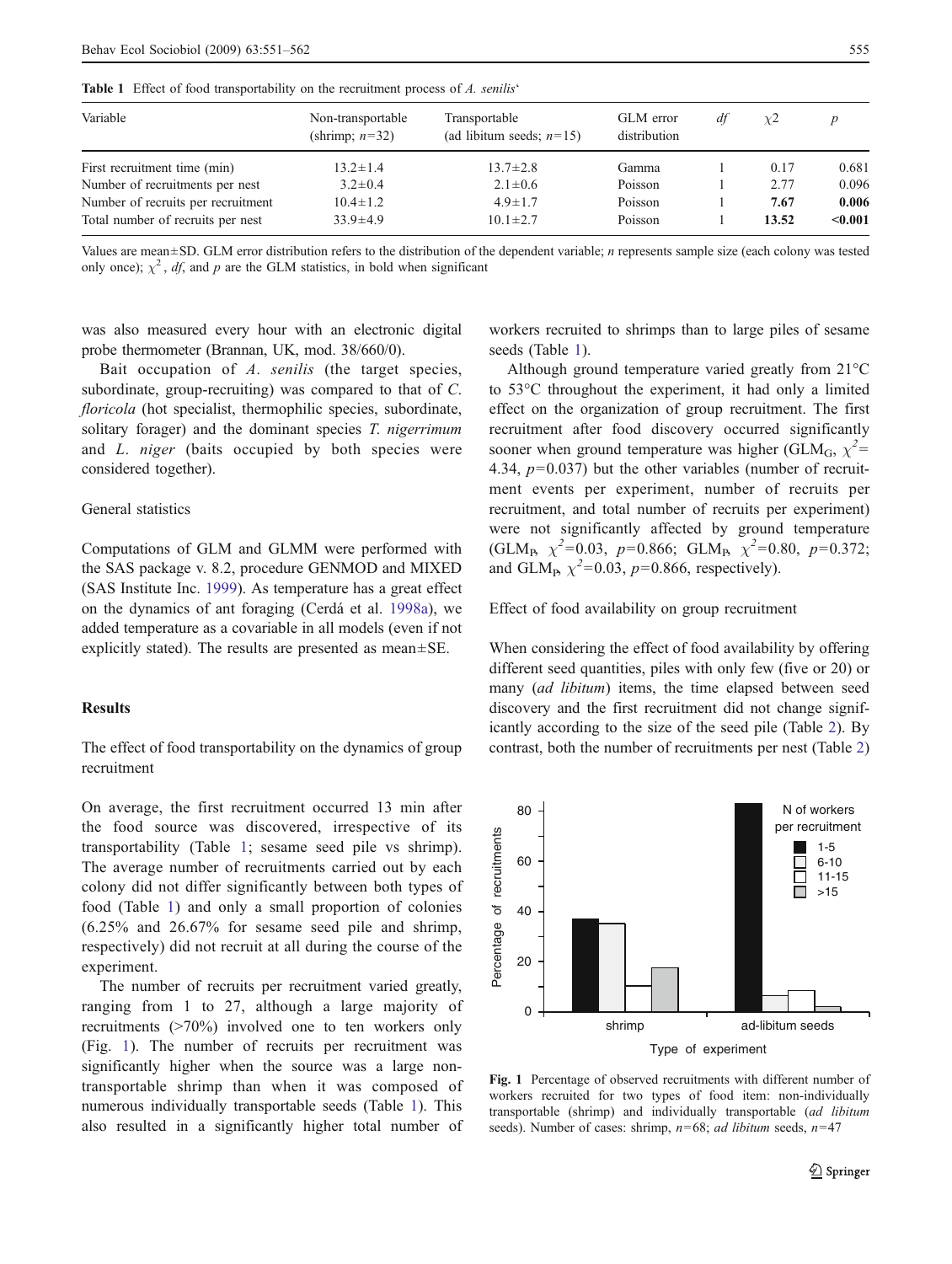| Variable                           | Ad libitum seeds<br>$(n=15)$ | 20 seeds<br>$(n=10)$ | Five seeds<br>$(n=10)$ | Error distribution | df | $\chi$ <sup>2</sup> | $\boldsymbol{p}$ |
|------------------------------------|------------------------------|----------------------|------------------------|--------------------|----|---------------------|------------------|
| First recruitment time (min)       | $13.7 \pm 2.8$               | $26.13 \pm 2.6$      | $22.2 \pm 3.7$         | Gamma              |    | 5.14                | 0.076            |
| Number of recruitments per nest    | $2.1 \pm 0.6$                | $0.4 \pm 0.3$        | $0.5 \pm 0.2$          | Poisson            |    | 10.15               | 0.006            |
| Total number of recruits per nest  | $10.1 \pm 2.7$               | $3.6 \pm 3.1$        | $1.8 \pm 2.7$          | Poisson            |    | 7.70                | 0.021            |
| Number of recruits per recruitment | $4.9 \pm 1.7$                | $1.5 \pm 1.1$        | $1.5 \pm 0.7$          | Poisson            |    | 5.86                | 0.053            |
| Number of seeds retrieved per nest | $129 + 37$                   | $30 \pm 16$          | $19\pm 2$              | Gamma              |    | 14.70               | 0.0006           |

<span id="page-5-0"></span>Table 2 Effect of food availability on the recruitment process of A. senilis

Values are mean±SD. GLM error distribution refers to the distribution of the dependent variable; *n* represents sample size (each colony was tested only once);  $\chi^2$ , df, and p are the GLM statistics, in bold when significant

and the total number of recruits per nest (Table 2) differed significantly depending on the number of available seeds. The number of recruitments per nest was significantly higher when sesame seeds were available ad libitum than when they were presented by 20 or five, but the difference between 20-seed and 5-seed piles was not significant (post hoc pairwise comparison tests). Differences in the average number of recruits per recruitment were not significant (Table 2). Thus, a large seed pile triggered more recruitment events and with more workers recruited than when only 20 or five seeds were available at a time.

Major differences in the recruitment effort with respect to seed amount resulted in large significant differences in the number of seeds that were eventually retrieved by ants (Table 2). Colonies offered ad libitum seed piles collected on average four to six times more seeds than those offered 20- and 5-seed piles, in spite of the fact that seed amount was maintained constant throughout the experiment.

Throughout this experiment, ground temperature ranged from 20°C to 54°C and had no effect on the organization of group recruitment to the different seed piles. None of the measured variables (first recruitment, number of recruitment events per experiment, number of recruits per recruitment, total number of recruits per experiment, number of seed retrieved per experiment) were significantly affected by ground temperature (GLM<sub>G</sub>,  $\chi^2$ =0.30, p= 0.584; GLM<sub>P</sub>,  $\chi^2 = 0.38$ ,  $p=0.538$ ; GLM<sub>P</sub>,  $\chi^2 = 0.04$ ,  $p=$ 0.837; GLM<sub>P</sub>,  $\chi^2$ =2.50,  $p$ =0.113; and GLM<sub>G</sub>,  $\chi^2$ =0.00,  $p=0.961$ , respectively).

## Occupation dynamics to different food sources

The various recruitment events that followed food discovery progressively led to an accumulation of workers on the source. However, the shape of the slope of occupation through time was very different according to food type (Fig. 2). The colonies of A. senilis had a different response according to the type of prey: the fastest response was to cooperatively transport young crickets and the slowest to transport individually the sesame seeds. The relative number of workers on the young cricket as a function of time fitted well a quadratic curve with a very quick increase of the number of workers in contact with the prey  $(y=-1.753+)$ 0.114x-0.000033 $x^2$ ;  $R^2$ =0.994,  $p$ <0.001,  $n=15$ ). The number of workers on the shrimp (non-transportable prey) increased linearly to a maximum of approximately 50% of workers  $(y=-5.22+0.0612x, R^2=0.984, p<0.0001, n=24)$ . For the ad libitum seed pile, there was an initial small increment in the number of workers in contact with the food and a subsequent large increment until the maximum was reached  $(y=0.69+0.005x+0.000029x^2, R^2=0.996, p<sub>0</sub>$ 0.0001,  $n=24$ ). Mean maximum values were:  $21 \pm 2$  workers on the cricket (overall maximum 33,  $n=10$ ); 46 $\pm$ 2 workers on the shrimp (overall maximum 67,  $n=24$ ); and  $117\pm18$ workers carrying seeds individually to the nest during 30 min (overall maximum 261,  $n=16$ ). Ten minutes after prey discovery, there were 55% of workers (percentages with respect to the maximum number of workers) carrying the crickets (i.e., 18 workers) but only 30% on the shrimp (20 workers) and 10% carrying seeds (26 workers).



Fig. 2 Recruitment dynamics to different food items over time. Occupation of each food item at 2 m from the nest is represented by standardizing relative number of workers to the maximum accumulated number of workers attained in each experiment. Values represented are means+SE and lines show the fit for each food item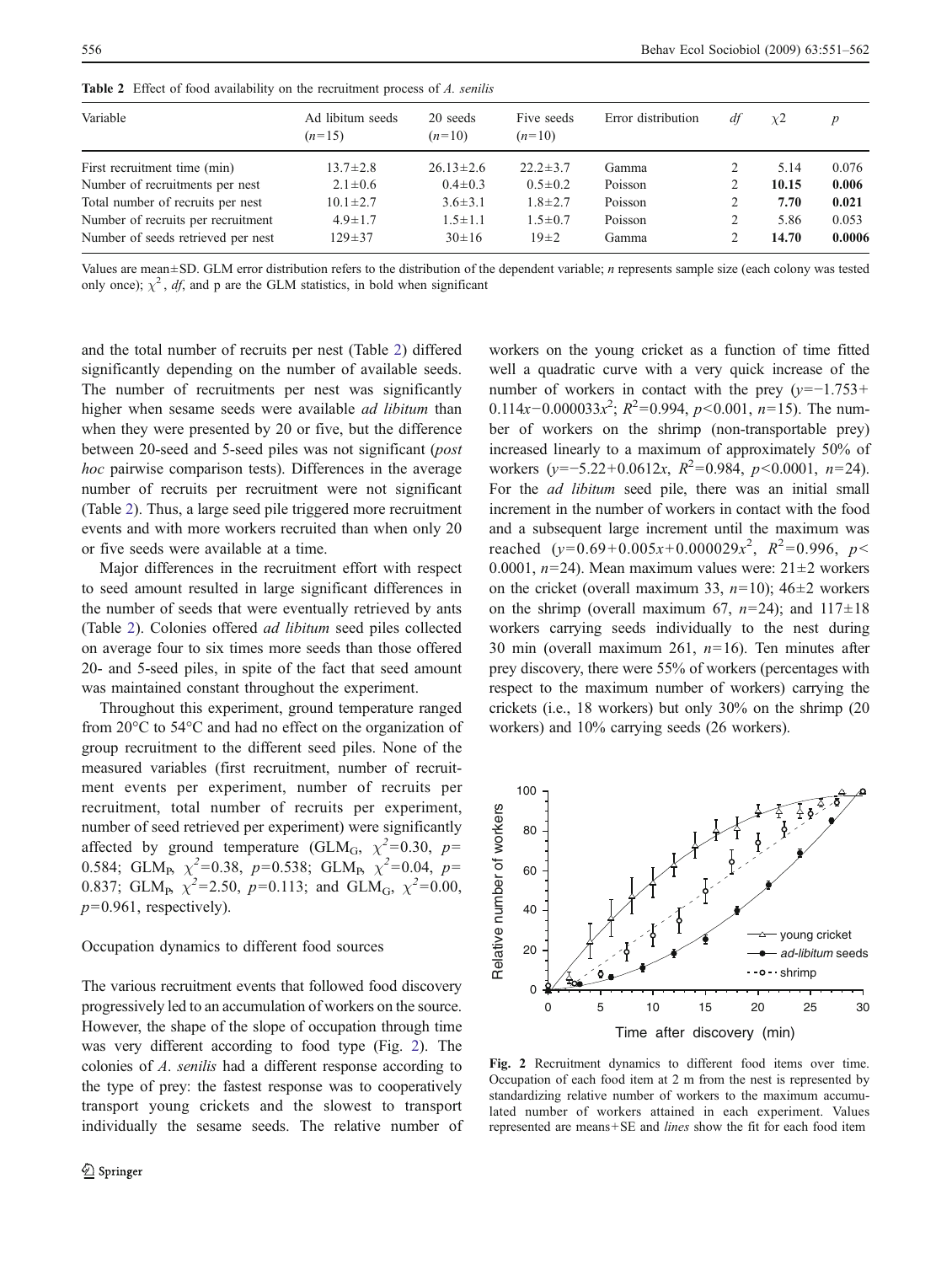<span id="page-6-0"></span>

Fig. 3 Effect of temperature on occupation dynamics: a recruitment to a shrimp ( $y$ -axis: number of workers on the shrimp); **b** traffic of workers carrying a seed in *ad libitum* experiments ( $y$ -*axis*: number of workers coming back to nest during 3 min). Values represented are means+SE and the line shows the curve fit for the shrimp experiment. Numbers on the top of each value are the sample size

The effect of temperature on food source occupation dynamics differed according to type of food. Figure 3a shows the relation between temperature and number of workers on the shrimp. The observed data fitted well with a third-degree polynomial  $(y=53.69-8.90x+0.389x^2-$ 0.00466 $x^3$ ,  $R^2$ =0.740,  $p$ =0.003, n=14), with the maximum values within the temperature range between 32°C and 45° C and an abrupt fall of worker presence beyond this temperature. By contrast, temperature and traffic of seed carriers were not significantly related either for ad libitum seed piles  $(R^2=0.02, p=0.57, n=17)$  or for 20- and 5-seed piles  $(R^2=0.13, p=0.43, n=15; R^2=0.10, p=0.58, n=13,$ respectively), and traffic of workers continued until extreme ground temperatures, near 52°C (Fig. 3b).

## Cooperative prey transport and foraging efficiency

To transport the prey cooperatively, the number of workers involved varied according to prey size: for the young (and lighter) cricket, the percentage of observations involving more than ten workers pulling or pushing was 56%, while, for the adult (and heavier) cricket, a large majority of prey transport observations (>80%) involved more than 15 workers (Fig. 4).

The dynamics of prey transport are shown in Fig. [5](#page-7-0)a. For the case of the larger prey (an adult cricket placed at 0.5 m from the nest), only 4 min after the first ant discovered the prey, we observed that an average of 25 workers were dragging the adult cricket, a number which was already enough to move the prey (Fig. [5a](#page-7-0)). The number of workers transporting the prey increased slowly up to 35–40 workers. The relationship between the number of workers on the prey and the distance covered to the nest fitted an exponential function (Fig. 5a;  $y=0.0407e^{(0.1823x)}$ ,  $R^2=$ 0.978,  $p<0.05$ ,  $n=10$ ). Co[op](#page-7-0)erative prey transport was very efficient: the adult cricket was transported to the nest in less than 15 min.

For smaller prey (a young cricket placed at 2 m from the nest), we observed that 4 min after the first ant discovered the prey an average of nine workers dragged it, a number that was enough to begin to move the prey (Fig. [5](#page-7-0)a). The number of workers transporting the prey increased slowly up to 20 workers. The relationship between the number of workers on the prey and the distance covered to the nest fitted an exponential function (Fig. 5a;  $y=1.3311e^{(0.2751x)}$ ,  $R^2=0.776$ ,  $p<0.001$ ,  $n=15$ ). Coop[er](#page-7-0)ative prey transport was very efficient: the young cricket was transported to the 2-m nest in less than 30 min; if the cricket were situated at 0.5 m from the nest entry, it would be transported in less than 9 min. The number of cooperative workers carrying the prey was related to the prey size: more workers were recruited for heavier prey (up to 40) than for lighter prey (up to 20).



Fig. 4 Percentage of observations on cooperative prey transport with different number of workers on the prey when it was transported to the nest. Number of observations: young cricket,  $n=$ 114; adult cricket,  $n=189$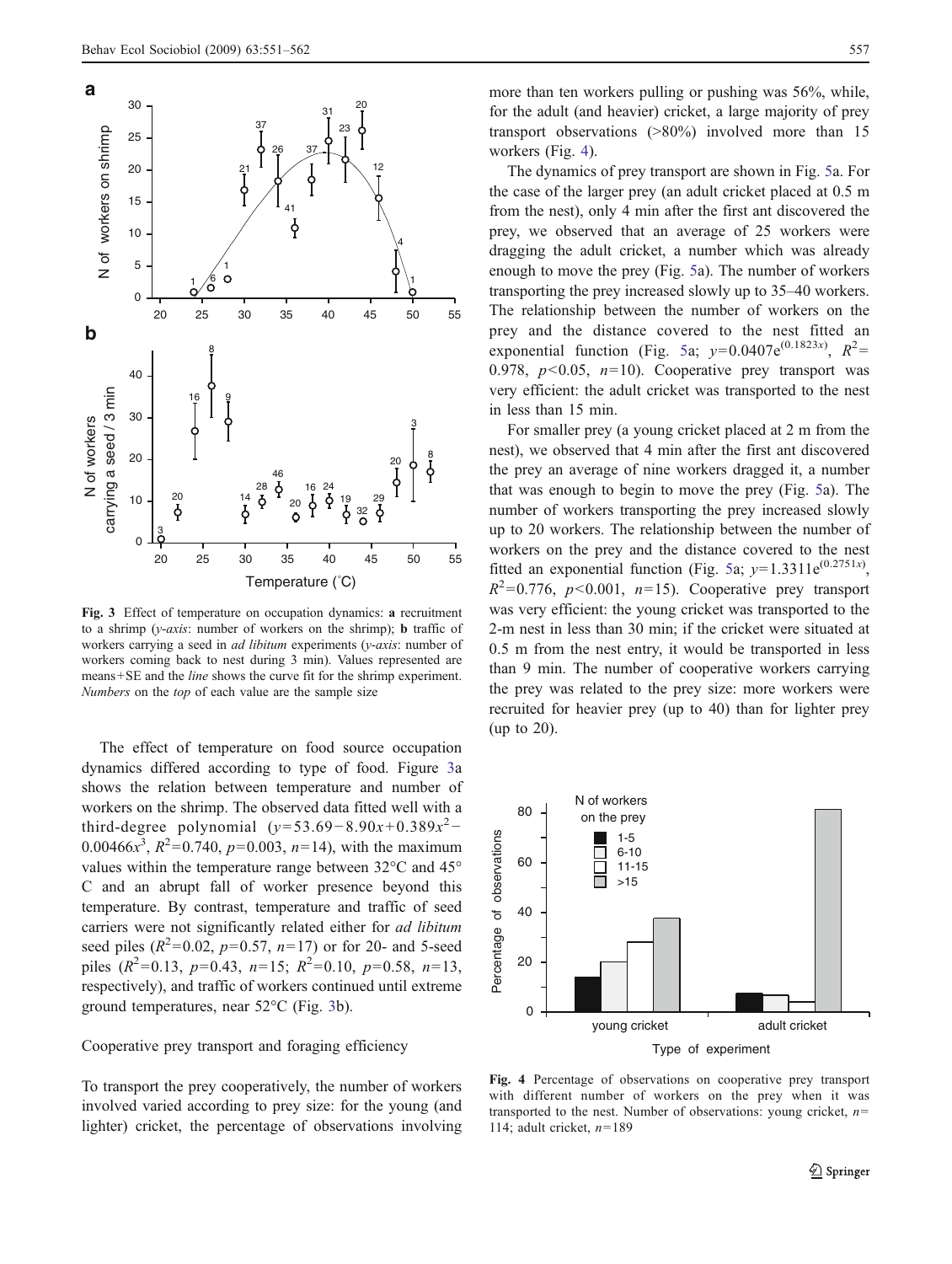<span id="page-7-0"></span>Fig. 5 Efficiency of cooperative transport of young and adult cricket corpses to the A. senilis nest. Young cricket 320-mg weight at 2 m from the nest (total time 30 min). Adult cricket 870-mg weight at 0.5 m from the nest (total time 15 min). Relationships between the number of workers transporting the prey and a the distance covered between prey and nest (cm; values of distance and workers are mean± SE measured each 2 min, time interval indicated beside error bars); **b** the prey delivery rate (measured in milligram centimeter per second, mean±SE); and c net profit (in milligram centimeter per second per milligram of worker, mean±SE)

When analyzing the effect of prey size on transport efficiency by offering one individually transportable sesame seed or cooperatively transportable different-sized crickets, both the PDR and the NP differed significantly, depending on prey item (Table 3). Although transport velocity decreased with increasin[g](#page-8-0) prey size, PDR values increased with the prey size; thus, a big adult cricket had a PDR higher than a sesame seed. Differences between sesame seed and both types of crickets were significant (*post hoc* pairwise comparison tests). The second measurement of transport efficiency, NP, was significantly different between the adult cricket and both the sesame seed and the young cricket (post hoc pairwise comparison tests). In contrast to PDR, the lowest NP value is that of the biggest, the adult cricket (Table [3](#page-8-0)).

To evaluate the number of workers that would be most efficient for transporting different-sized prey, the delivery rate (PDR) of each prey type was calculated for each category (see "[Materials](#page-1-0) and methods"). Figure 5b shows the relation between the number of workers and the PDR. For the adult cricket, the observed data fitted well with a second-degree polynomial  $(y=18.8+4.8289x-0.079475x^2$ ,  $R^2 = 0.526$ ,  $p=0.050$ ,  $n=11$ ); maximum PDR was obtained when transported by 30 workers. For the young cricket, the maximum PDR was obtained when transported by 20 workers, but fit was not significant  $(y=-11.123+8.18x-$ 0.19734 $x^2$ ;  $R^2$ =0.375,  $p$ =0.121,  $n=12$ ). According to PDR values, medium-sized groups of workers were always the most efficient in transporting prey to the nest and, for an equivalent number of workers, PDR is higher for a larger prey. The second measurement of transport efficiency, the NP, showed a quite different pattern (Fig. 5c). The benefit in prey biomass obtained by the colony per unit of forager biomass decreased when the number of foragers increased. The observed data fitted well with a linear regression (adult cricket: y=6.8726-0.11463x,  $R^2$ =0.714, p=0.007, n=11; young cricket:  $y=7.8593-0.2052x$ ,  $R^2=0.720$ ,  $p=0.003$ ,  $n=12$ ). Maximum NP values were those corresponding to a low or medium number of workers; for both the young and adult cricket, the maximum values corresponded to four to 14 workers carrying the prey. Nevertheless, as we have shown in the previous sections, most prey found in the field by A. senilis foragers were collected by teams of less than



15 workers (Figs. 1 and 4), with the exception of the adult cricket, which is in [th](#page-4-0)e ra[nge](#page-6-0) limit of cooperatively transportable prey (its weight was 821±285 mg, Cerdá et al. [\(1998b\)](#page-11-0) considered the uppermost value of 1,000 mg).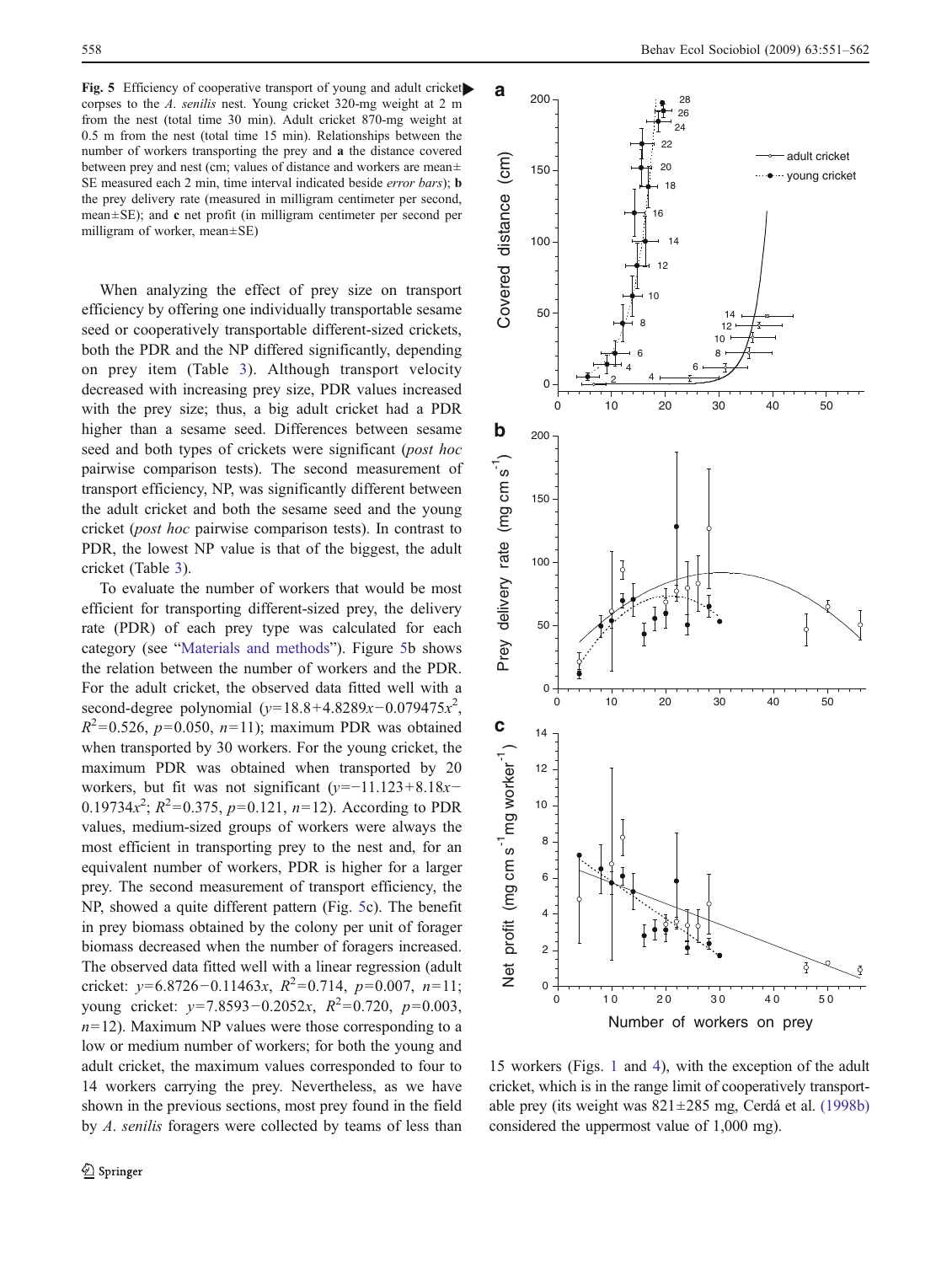<span id="page-8-0"></span>

| Variable                        | Sesame seed $(n=11)$                              | Young cricket $(n=9)$                             |                                                    | Adult cricket $(n=10)$ GLM error distribution | df | $\chi$ 2       |                   |
|---------------------------------|---------------------------------------------------|---------------------------------------------------|----------------------------------------------------|-----------------------------------------------|----|----------------|-------------------|
| <b>PDR</b><br>NP<br>Prey weight | $4.0 \pm 1.3$<br>$0.55 \pm 0.2$<br>$3.45 \pm 0.6$ | $60.3 \pm 29.3$<br>$0.62 \pm 0.3$<br>$321 \pm 52$ | $74.7 \pm 26.7$<br>$0.34 \pm 0.2$<br>$870 \pm 285$ | Normal<br>Normal                              |    | 56.83<br>14.87 | >0.0001<br>0.0006 |

Sesame seeds were individually transportable and crickets were cooperatively transportable prey. Measures of efficiency are prey delivery rate (PDR, in milligram-of-prey centimeter per second) and net profit (NP, in milligram-of-prey centimeter per second per milligram of worker), see "Materials and methods" for calculation details. Values are mean±SD. GLM error distribution refers to the distribution of the dependent variable; *n* [represents](#page-1-0) sample size (each colony was tested only once);  $\chi^2$ , df, and p are the GLM statistics, in bold when significant. Prey weight (in milligram) is given only for information, mean weight of a worker is 7.25 mg

# Recruitment to baits: daily competition within the community

During early morning and evening, while ground temperature was still cool, baits were mostly occupied by dominant ant species, either *T. nigerrimum* or *L. niger.* Further on, as temperature increased, dominant ants became less abundant on the baits while A. senilis started to occupy the baits upon 10:00 (Fig. 6). The daily foraging activity of this species was bimodal with two peaks around 12:00 and 16:00 separated by a period of lower activity. This activity pattern reflected the thermophily A. senilis, which occupied the largest number of baits when temperature attained 43°C and 48°C at 12:00 and 17:00, respectively. During the central hours of the day (13:00–15:00 h, when temperature reached 51°C), A. senilis disappeared from the baits and was partially replaced by the highly thermophilic ant C. floricola (Fig. 6).

## **Discussion**

The ecological success of an ant species depends on its ability to adjust its foraging strategy to ever-changing environmental constraints, including resource characteristics and temperature (Mailleux et al. 2000). Within a colony, the allocation of foraging tasks o[perate](#page-11-0)s without any central or hierarchical control, which does not imply the absence of social coordination (Gordon [1996,](#page-11-0) [2007](#page-11-0)). The aim of our study was to determine whether the process of group recruitment in A. senilis is modulated by individual flexibility according to food characteristics and to what extent this contributes to the foraging efficiency of this species.

First, our results indicate that workers respond to variations in food transportability by modulating the process of group recruitment. Hence, facing a large non-transportable food item (a shrimp), they tended to recruit a large number of nestmates, which resulted in the rapid domination of the food item. By contrast, when the food source was large but individually transportable (a pile of sesame seeds), the number of recruits per recruitment was lower.

Second, the fact that individual workers recruited less to 20- or 5-seed piles than to large piles demonstrates that they were able to estimate the size of a food source independently of its transportability. Recruiting nestmates to a poor food patch such as a 5-seed pile is not economic because it



Fig. 6 Daily variation of soil surface temperature (a) and bait occupation (b) by A. senilis, the highly thermophilic C. floricola, and the dominant ant species  $(T. nigerrimum$  and  $L. niger$ ) on May in Las Beles site (Doñana National Park). The area in gray represents the hottest period of the day, when temperature exceeds 40°C. Hour is the local standard time (solar time+2 h)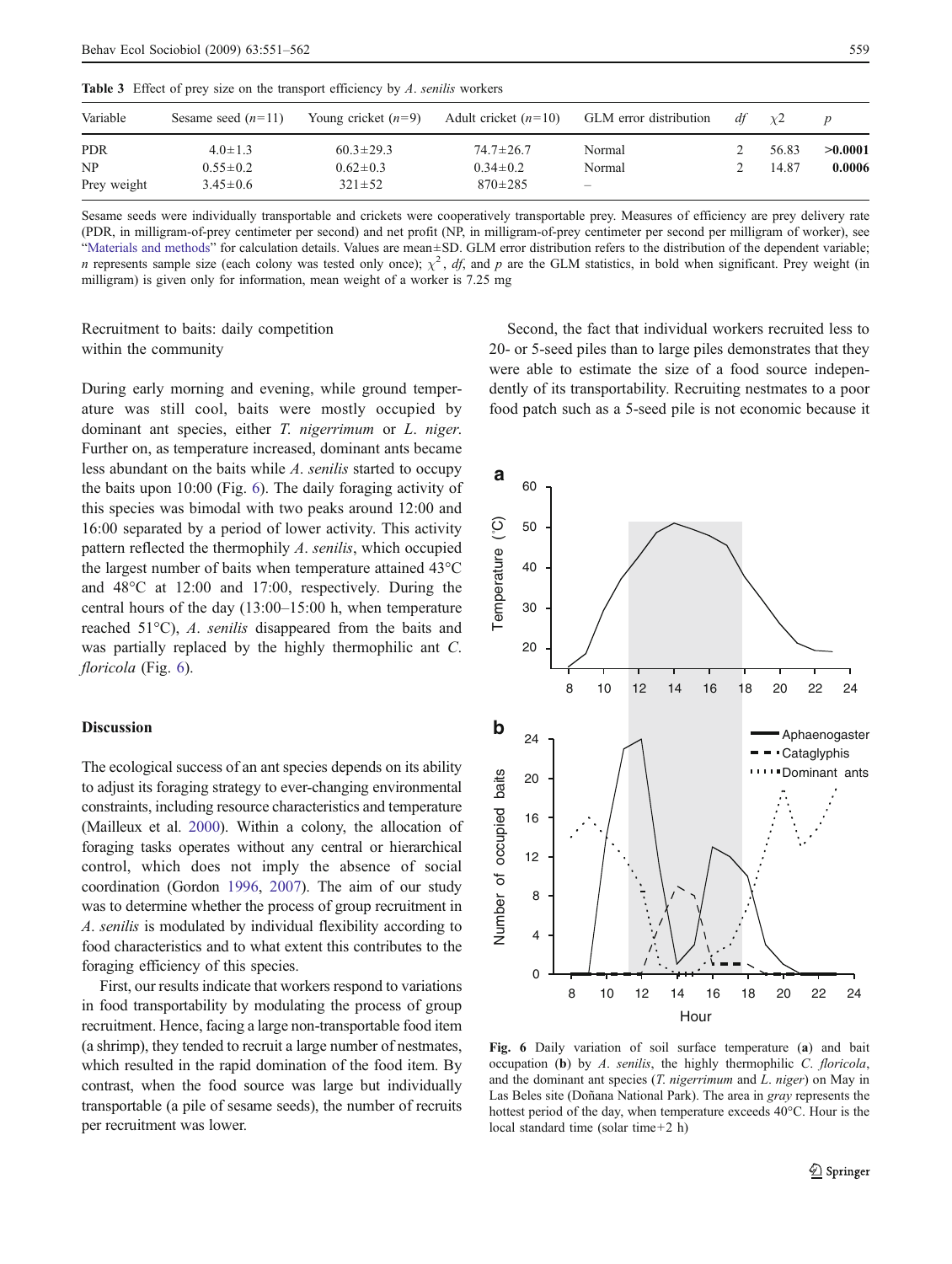reduces the possibility of rapidly exploiting another richer patch. Interestingly, although some scouts occasionally recruited a few nestmates to 20- or 5-seed piles, these "mistakes" were apparently corrected at the colony level by an absence of feedback in the recruitment process. Such mistakes are rare events and the probability that a recruit repeat the same mistake made by the recruiter by recruiting herself to a poor patch becomes negligible. As Herbers and Choinière (1996) pointed out, ant colonies are characterized by redund[ancy](#page-11-0) of operations (Oster and Wilson [1978](#page-11-0)), which can allow an individual to make mistakes with relative inconsequence to the entire colony's operation (Herbers [1981\)](#page-11-0).

The decision to recruit may respond to different thresholds at the individual and colony level. In L. niger, the key criterion that regulates mass-recruiting behavior is the ability of foragers to ingest their own desired volume of liquid food. This volume acts as a threshold from which workers returning from the source lay a trail that provokes recruitment (Mailleux et al. 2000). Similarly, in some harvester ants, the return of su[ccessfu](#page-11-0)l foragers is sufficient to adjust their foraging intensity to current food availability (Schafer et al. [2006;](#page-11-0) Gordon et al. 2008). In P. pallidula, ants shape their recruiting behavior [simply](#page-11-0) according to the prey tractive resistance, i.e., the passive resistance of a prey to ant retrieval by pulling (Detrain and Deneubourg [1997](#page-11-0)). Some ant species are able to "measure" food size or patch richness and recruit accordingly: Formica rufa scouts that find baits with six fly larvae offered as food source recruit more workers and faster than to baits with only two fly larvae (Lenoir [2002](#page-11-0)). Other ant species do not initiate recruitment when prey items are small and individually transportable (Cogni and Oliveira [2004](#page-11-0); Detrain and Deneubourg [1997](#page-11-0)). Aphaenogaster cockerelli does not recruit to clumps of seeds (Sanders and Gordon [2002](#page-11-0)), but A. senilis recruits when clumps are sufficiently rich (this study, *ad libitum* seeds). We have seen here that a single A. senilis worker was able to provoke a group-recruitment event, but to continue increasing the worker force on the food source a social decision is necessary.

The third result of our study concerns the adjustment of the number of workers to transport a large prey to the nest. If we consider the relative number of workers collecting a prey (Fig. [2\)](#page-5-0), A. senilis colonies adjusted their foraging effort according to the type of prey: the fastest response was to transport cooperatively young crickets and the slowest to transport individually sesame seeds. Cooperative transport (to young crickets) was faster than recruitment to bigger prey (e.g., shrimp) but only in relative values (standardizing the values by considering the maximum number of workers implied in each behavior) because the absolute values were similar (18 vs. 20 workers) while the dynamics of transport was different. Therefore, colonies tended to adjust the timing of recruitment according to the differential characteristics of the food source. This is in contrast to mass recruitment in which many foragers remain in the nest to be recruited once a new food source is discovered (Roulston and Silverman [2002\)](#page-11-0). As mass recruitment reduces the number of workers that initially search for food, it may reduce food detection rate, but it may increase the post-discovery food retrieval rate. On the contrary, group recruitment requires a lower proportion of workers remaining within the nest, which allowed A. senilis colonies to have more scouts to patrol (necessary to search for unpredictable and scattered resources) and fewer inactive individuals in the nest; this system seems adequate to A. senilis due to the small size of its colonies. Feener (2000) considers that ant colonies face a tradeoff in the allo[cation](#page-11-0) of scouts that search for food versus recruits that remain in the nest awaiting notification of the food discovery. This tradeoff may determine the kind of food that is most profitable for a colony to collect. Massrecruitment species invest heavily in recruits and exploit large food patches, whereas group-recruitment species such as A. senilis preferentially invest in scouts and efficiently exploit smaller resource patches.

Ant colonies are neither alone nor isolated. In Mediterranean open habitats, where no top-dominant ant species ("extirpators" in the sense of Wilson [\(1971](#page-11-0))) are found, most species forage on common areas with other species belonging to the same community (Cerdá et al. [1997](#page-11-0)). In this community framework, each species develops different foraging strategies aimed at increasing its foraging efficiency. An important question is how group recruitment contributes to the foraging efficiency of A. senilis. In a study on prey robbing between ant species in a Mediterranean community, Cerdá et al. [\(1998b\)](#page-11-0) showed that large prey, such as arthropod corpses whose removal requires the cooperation of several individuals, can represent up to 71.5% of the total biomass collected by A. senilis nests. Group-recruitment system allowed A. senilis to exploit a much wider range of food items and to retain most large prey during the morning period, when mass-recruiting species were not active (Cerdá et al. 1998b). This is in agreement with the results of our exp[erimen](#page-11-0)ts: A. senilis could not transport and dissected the large prey (i.e., shrimp) inefficiently, but they rapidly transported mediumsized preys (i.e., cricket) to their nest in a highly cooperative action of several workers (Figs. 4 and 5a). We showed that the speed of cooperative transp[or](#page-6-0)t of [an](#page-7-0) adult cricket (∼870 mg) was 2 m/h; since the home range of the species was ∼4 m, any prey of this size would be transported to the nest in less than 2 h, which might be enough to prevent encounters with dominant species. Better performances were obtained with smaller prey such as the young cricket (∼320 mg): any prey of this size would be transported to the nest in less than 1 h. For both adult and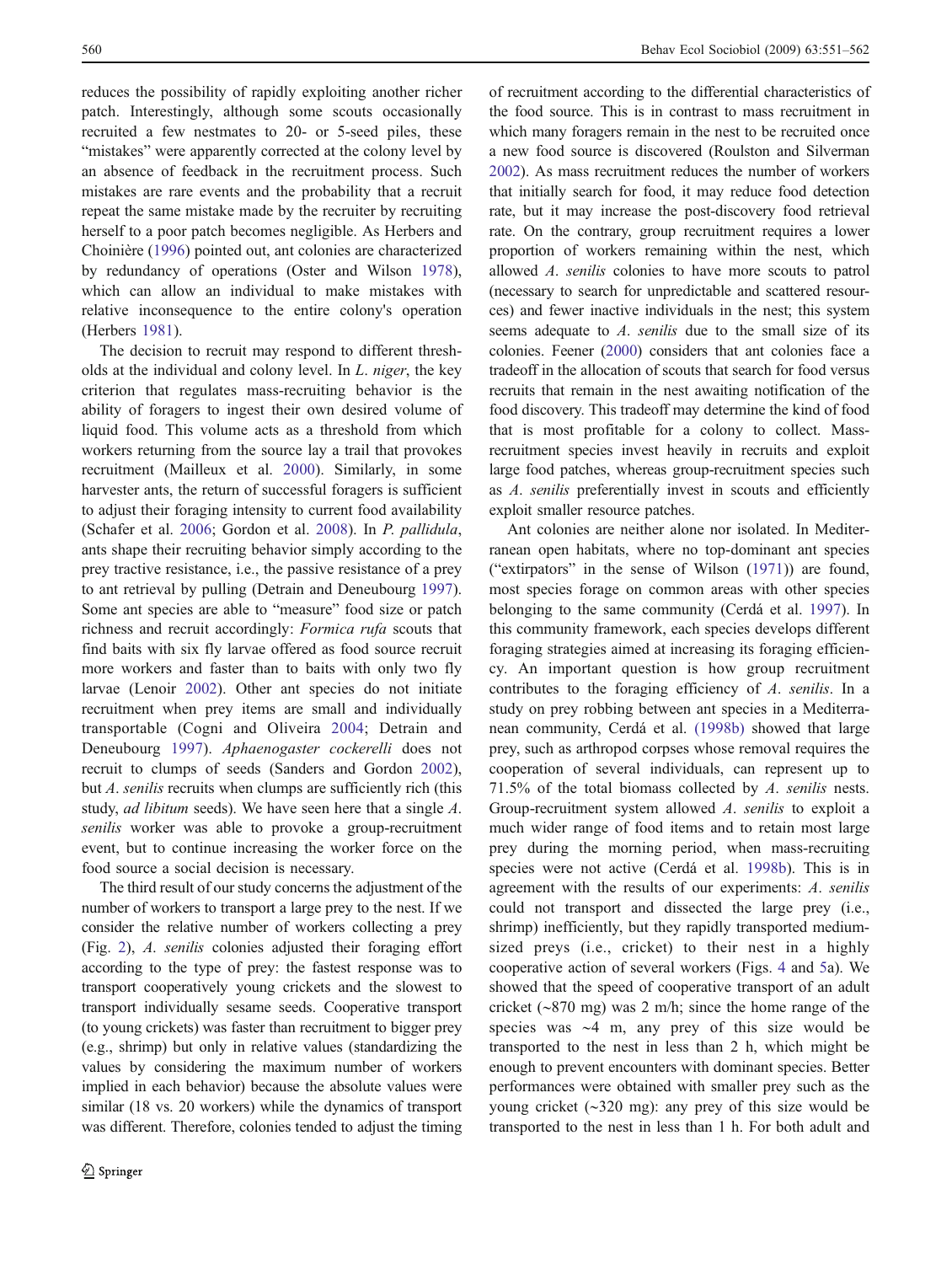<span id="page-10-0"></span>young cricket transport, PDR and NP values were not excessively high when compared to other subordinate species such as *Cataglyphis velox* as, in the latter species, workers may be very large and run very fast, attaining PDR values up to 450 and NP values up to 30 (Cerdá and Retana [1997\)](#page-11-0). Nevertheless, dominant ant species in Mediterranean open communities are smaller and slower than A. senilis (Cerdá et al. [1997](#page-11-0)). In these habitats, as most arthropod corpses disappear in less than 5 min due to ant collection (Retana et al. [1991\)](#page-11-0), collecting food items as quickly as possible provides an advantage. A. senilis workers are not able to defend food resources for a long time but group recruitment allowed them to retrieve medium prey to the nest, before dominants that are often also mass recruiters find them (Cerdá et al. [1998b\)](#page-11-0).

How does the combination of temperature resistance and group recruitment provide an ecological advantage? Temperature may be an important constraint to ectothermic organisms like ants, but A. senilis is a relatively thermophilic species that uses group recruitment up to 45°C to exploit a valuable food resource (Fig. [3a](#page-6-0)), a temperature very close to its critical thermal maximum of 46°C (Cerdá et al. [1998a](#page-11-0)). It continues foraging even at extreme temperatures (up to 52°C), mainly as a solitary forager and for short durations (less than 10 min), principally to exploit small individually transportable food items like seeds (Fig. 3b). It is a risk-prone species that frequently forages at [th](#page-6-0)ermal stress risk conditions: its foraging efficiency increases with ground temperature (see Fig. 5a in Cerdá et al. [1998a\)](#page-11-0) and on some days maximum val[ue](#page-7-0)s of risk activity (foraging performed at temperatures higher than CTM  $2^{\circ}$ C) accounted for up to 70% of the total daily activity (Cerdá et al. [1998a](#page-11-0)). In the Doñana ant community, thermophily allows A. senilis to occupy numerous food resources (baits) at temperatures exceeding 40°C that other small dominant mass-recruiting species cannot tolerate (Fig. [6](#page-8-0)). In addition to thermophily, the capacity to recruit nestmate even at high temperature procures A. senilis with an ecological advantage over strictly solitary foraging species like C. floricola (personal observations). These two advantages (group recruitment and temperature resistance) are important when A. senilis competes within the group of subordinate species of Mediterranean communities. High temperatures limit ant foraging activity in open Mediterranean habitats (Cerdá et al. [1997](#page-11-0), 1998a). On the one hand, at high ground temperature, c[hemica](#page-11-0)l signals may disappear quickly, disabling the recruitment process (Ruano et al. [2000\)](#page-11-0). For example, trail pheromones in mass-recruiting species are organic compounds that may evaporate or degrade at high temperatures (Morgan [1984](#page-11-0); Ruano et al. 2000). Group recruitment may continue in these harsh [condi](#page-11-0)tions because the orientation is not exclusively linked to the pheromone signal and because

the mark laid by the leader only needs to remain for a very short time to guide the recruits (contrary to mass recruitment in which there is no leader and chemical mark needs to remain longer). On the other hand, stable pheromone trails can be established only if there is a sufficient number of foragers (trail-laying workers) to maintain them (Bonabeau et al. [1998\)](#page-11-0); but workers of mass-recruiting species are risk averse (Cerdá et al. [1998a](#page-11-0)) and do not forage at hot temperatures as shown by the low bait occupation values when temperature exceeds 40°C (Fig. [6\)](#page-8-0).

Within a colony framework, we have seen that the behavioral flexibility of individual A. senilis foragers optimizes prey retrieving, the individual decisions on whether or not to recruit depending both on the size and quantity of food. Group recruitment may be socially modulated by increasing the number of recruitments to food source or by increasing the number of recruits per recruitment. Workers recruit mainly when the amount of food is large, but individual mistakes (i.e., workers recruiting to small or poor food sources) are socially regulated and prevent the exploitation of poor patches. Within a community framework, group recruitment can be carried out at a wide thermal range (until high temperatures) giving an ecological advantage over dominant, risk-averse, and heat-intolerant ant species. Group recruitment increases the species' foraging efficiency by expanding the range of transportable prey size, allowing a fast colony response to transport large food items and preventing food robbing by other competitors (Cerdá et al. [1998b\)](#page-11-0).

Acknowledgments Thanks are due to Javier Retana for very helpful discussions on previous drafts and for providing us with some cricket transport data obtained together with Sebastià Cros, Anna Alsina, and Jordi Bosch. Julien Renault and Fernando Amor helped us during field experiments; Jordi Figuerola and Ramón Soriguer helped us with figures and bibliography; Isabel Luque and Ana Carvajal weighed the prey; Begoña Arrizabalaga was the ECODOCA Project Assistant; authorities of Doñana National Park gave the authorizations for fieldwork. We thank Jürgen Heinze and two anonymous reviewers for comments and Jacqueline Minett Wilkinson for English language editing . This work was supported by Spanish Ministry of Education and Science (Sabbatical PR2004-0539, PR2006-0412 to X.C., Acción Integrada HF2004-0231, CGL2006-04968/BOS, and FEDER to X.C. and R.B.; EX2004-0835 to E.A.), French Ministry of Foreign affairs (PAI Picasso n° 09137XM/05 to A.L.), Université Paris Sud and CNRS (652/ 2003 to E.A.), and European Commission FP5 (Access to Research Infrastructure action of the Improving Human Potential Program in Doñana Biological Station, ECODOCA, to A.L.). All experiments comply with the Spanish current laws.

#### References

Beckers R, Goss S, Deneubourg JL, Pasteels JM (1989) Colony size, communication and ant foraging strategy. Psyche 96:239–256

Begon M, Harper JL, Townsend CR (2006) Ecology: from individuals to ecosystems, 4th edn. Blackwell, Oxford